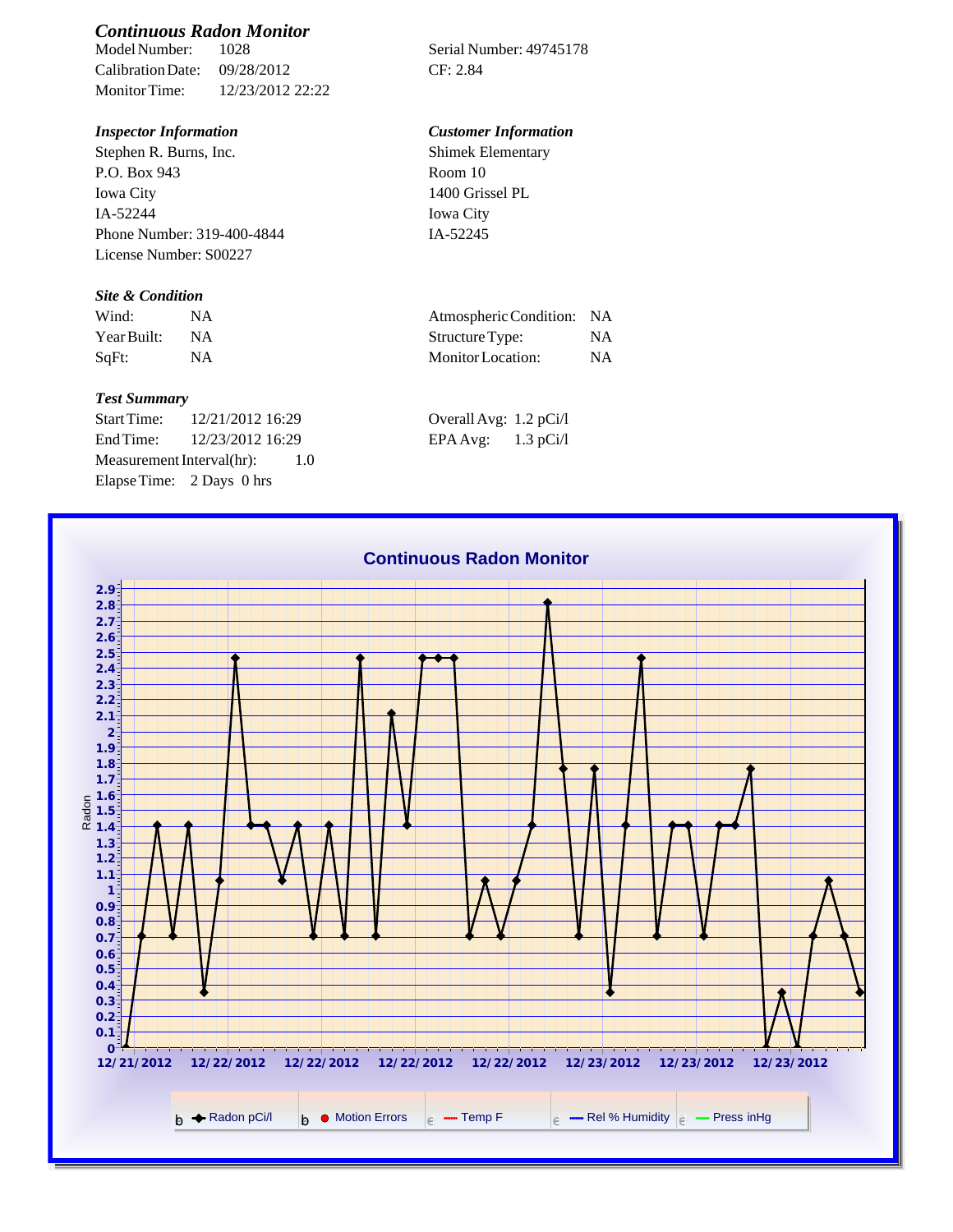## **\*\*\*\*\*\*\* 12/21/2012 \*\*\*\*\*\*\***

| <b>Time</b> | Counts<br>pCi/l | <b>Flags</b> |
|-------------|-----------------|--------------|
| 17:29       | 0.0             |              |
| 18:29       | 0.7             |              |
| 19:29       | 1.4             |              |
| 20:29       | 0.7             |              |
| 21:29       | 1.4             |              |
| 22:29       | 0.4             |              |
| 23:29       | 1.1             |              |

|             | ******* 12/22/2012<br>******* |              |
|-------------|-------------------------------|--------------|
| <b>Time</b> | <b>Counts</b>                 | <b>Flags</b> |
|             | pCi/l                         |              |
| 00:29       | 2.5                           |              |
| 01:29       | 1.4                           |              |
| 02:29       | 1.4                           |              |
| 03:29       | 1.1                           |              |
| 04:29       | 1.4                           |              |
| 05:29       | 0.7                           |              |
| 06:29       | 1.4                           |              |
| 07:29       | 0.7                           |              |
| 08:29       | 2.5                           |              |
| 09:29       | 0.7                           |              |
| 10:29       | 2.1                           |              |
| 11:29       | 1.4                           |              |
| 12:29       | 2.5                           |              |
| 13:29       | 2.5                           |              |
| 14:29       | 2.5                           |              |
| 15:29       | 0.7                           |              |
| 16:29       | 1.1                           |              |
| 17:29       | 0.7                           |              |
| 18:29       | 1.1                           |              |
| 19:29       | 1.4                           |              |
| 20:29       | 2.8                           |              |
| 21:29       | 1.8                           |              |
| 22:29       | 0.7                           |              |
| 23:29       | 1.8                           |              |
|             |                               |              |
| *******     | 12/23/2012 *******            |              |
| Time        | Counts                        | Flags        |

| Time  | Counts<br>pCi/l | <b>Flags</b> |
|-------|-----------------|--------------|
| 00:29 | 0.4             |              |
| 01:29 | 1.4             |              |
| 02:29 | 2.5             |              |
| 03:29 | 0.7             |              |
| 04:29 | 1.4             |              |
| 05:29 | 1.4             |              |
| 06:29 | 0.7             |              |